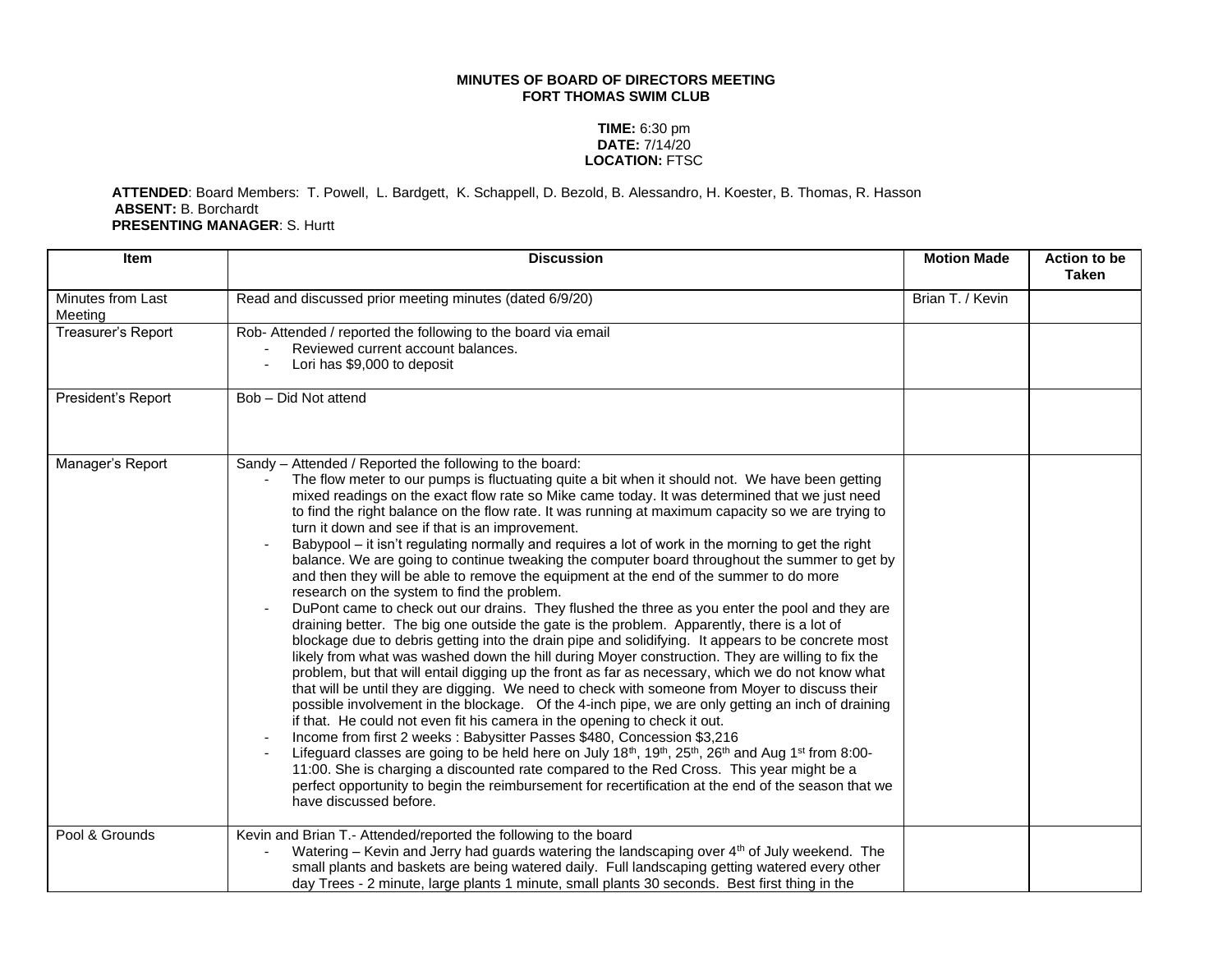| morning with full staff and limited guests. Obviously skip if we get a good rain.<br>Grill is hooked up and there is a tank on the grill. Still waiting on something from Jimmy but it is<br>working.<br>Still one speaker that needs to be fixed.<br>$\overline{\phantom{0}}$ |  |
|--------------------------------------------------------------------------------------------------------------------------------------------------------------------------------------------------------------------------------------------------------------------------------|--|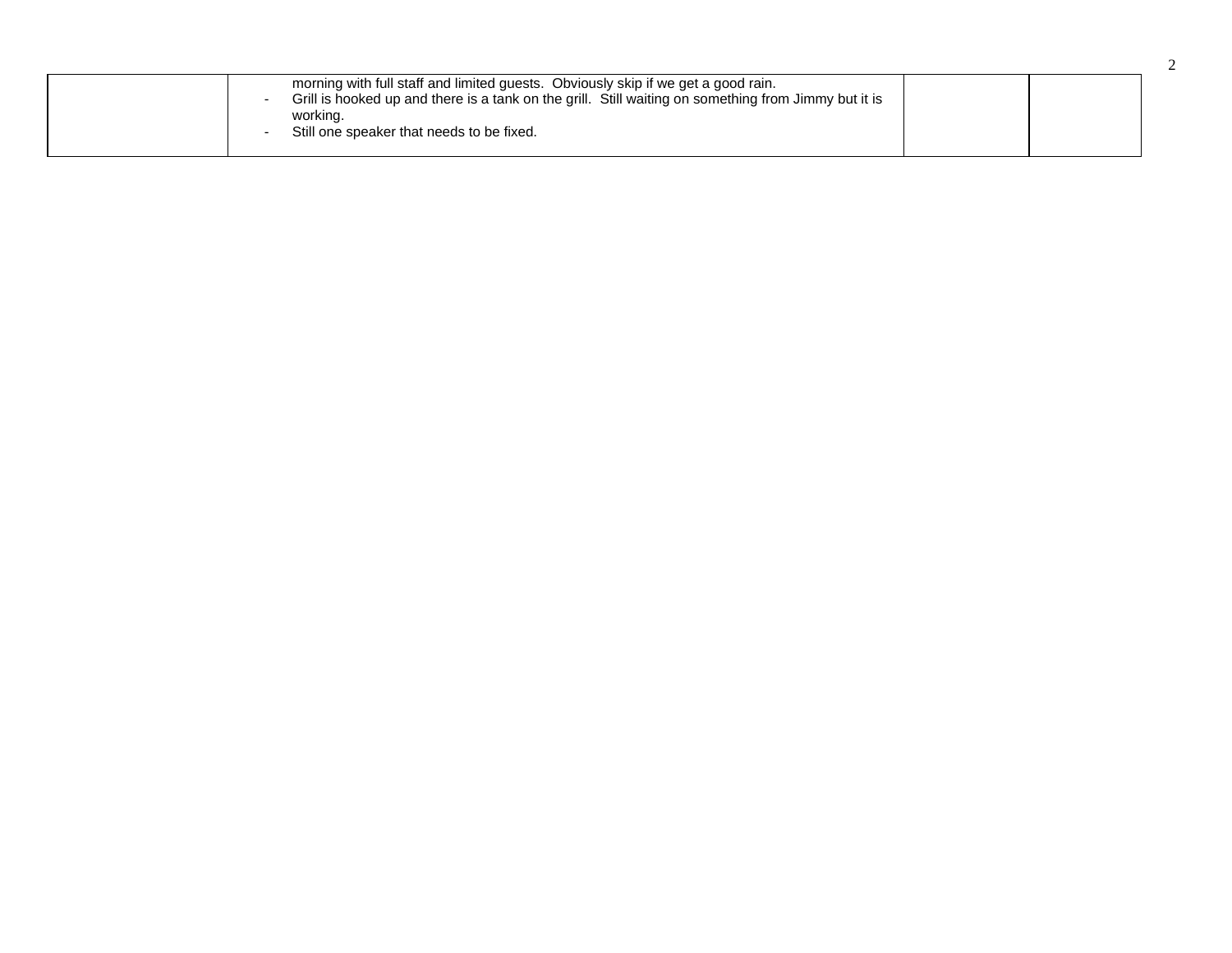| Swim and Dive       | Bob-Did Not Attend / reported the following to the board via email<br>Started week of 7/6 and will run through 7/30 with a swim meet Thursday evening.<br>Working on details for the meet, but think it can be done over 2 hours, possibly from 6-8pm. Pool<br>would need to be closed like usual meets, around 5.<br>Feedback has been very positive from families and coaching staff.<br>Will be offering a 2 week diving clinic first 2 weeks of August - Mon-Thur 8-10am. With a dive<br>$\blacksquare$<br>meet on the last Thursday evening but the pool can remain open during the meet.                                                                                                                                                                                                                                                                                                                                                                                                                                                                                                                                                                                                                                                                                                                                                                                                                                                                                                                                                                                                                                                                                                                                                                                                                                                                                                                                                                                                                                                                            |  |
|---------------------|---------------------------------------------------------------------------------------------------------------------------------------------------------------------------------------------------------------------------------------------------------------------------------------------------------------------------------------------------------------------------------------------------------------------------------------------------------------------------------------------------------------------------------------------------------------------------------------------------------------------------------------------------------------------------------------------------------------------------------------------------------------------------------------------------------------------------------------------------------------------------------------------------------------------------------------------------------------------------------------------------------------------------------------------------------------------------------------------------------------------------------------------------------------------------------------------------------------------------------------------------------------------------------------------------------------------------------------------------------------------------------------------------------------------------------------------------------------------------------------------------------------------------------------------------------------------------------------------------------------------------------------------------------------------------------------------------------------------------------------------------------------------------------------------------------------------------------------------------------------------------------------------------------------------------------------------------------------------------------------------------------------------------------------------------------------------------|--|
| Membership          | Lori- Attended/reported the following to the board:<br>Went through 87 names this year to fill 37 open positions. 17 people deferred to next year.<br>Alumni Pass - during COVID since guest passes can't be purchased Alumni members have<br>asked if they will be able to purchase additional passes once their 10 prepaid have been used. It<br>was decided that yes this would be an option for Alumni Members. No one has ever used all 10<br>of their passes in the past.                                                                                                                                                                                                                                                                                                                                                                                                                                                                                                                                                                                                                                                                                                                                                                                                                                                                                                                                                                                                                                                                                                                                                                                                                                                                                                                                                                                                                                                                                                                                                                                           |  |
| Activities          | Denise- Attended and reported the following:<br>Food truck was a success and will we will try to schedule some more.<br>First cookout is this coming weekend and there are four board members scheduled to work since<br>we will need to be serving all of the food.                                                                                                                                                                                                                                                                                                                                                                                                                                                                                                                                                                                                                                                                                                                                                                                                                                                                                                                                                                                                                                                                                                                                                                                                                                                                                                                                                                                                                                                                                                                                                                                                                                                                                                                                                                                                      |  |
| <b>New Business</b> | <b>Board Discussion Topics:</b><br>It was suggested that we use a Twitter account for quick updates for the pool either closing due<br>to weather or thunder/lightening delays. The board feels this is not necessary. However, we do<br>agree that if the pool will be closing for the remainder of the day or for a long period of time for an<br>unexpected reason that an email to members is appropriate                                                                                                                                                                                                                                                                                                                                                                                                                                                                                                                                                                                                                                                                                                                                                                                                                                                                                                                                                                                                                                                                                                                                                                                                                                                                                                                                                                                                                                                                                                                                                                                                                                                             |  |
| <b>Old Business</b> | <b>Board Discussion Topics:</b><br><b>COVID Updates:</b><br>Need to make sure that all staff understand the mask policy. If they are not 6 feet apart they must<br>have on masks. It's on us to show our members we're taking this seriously. Lifeguards must be<br>six feet apart when sitting at the picnic tables which most likely means 2 per table and sitting<br>diagonally otherwise they need to wear a mask.<br>Guest Policy – Has seemed to work very well to limit our numbers, including 4 <sup>th</sup> of July weekend.<br>Feel we can move to an amended policy. We will be allowing a single guest per membership per<br>day during weekdays and after 4 Sat/Sunday. We will try this for a week beginning next Monday<br>and at any point if we reach capacity and have to turn away members we will re-evaluate and<br>possibly discontinue allowing guests. With allowing guests now they will have to also sign a<br>waiver before they are allowed to enter the pool. If the guest is a minor, the waiver will need to<br>have been signed by their parent or guardian. We will amend the existing waiver and send it out<br>in the email announcing the guest policy.<br>A request was made by a family that is not married for a guest exemption so that the partner can<br>attend with his family. They would also like to see the bi-laws changed regarding the marriage<br>requirement for a household. It was determined that since we will be allowing guests now that<br>can be the solution to their problem for the season just like in years past. We informed them that<br>the bi-law change would have to be presented to the membership and voted on by all the<br>members. We encouraged them to attend the annual meeting.<br>Hours of service – Received several requests to move the hours back to 11-9. Given we'll have<br>reduced hours for the season overall as a whole, would like to move to a 10-9 hours of operation.<br>With reduced members at the later hours most cleaning has been taking place prior to close with |  |